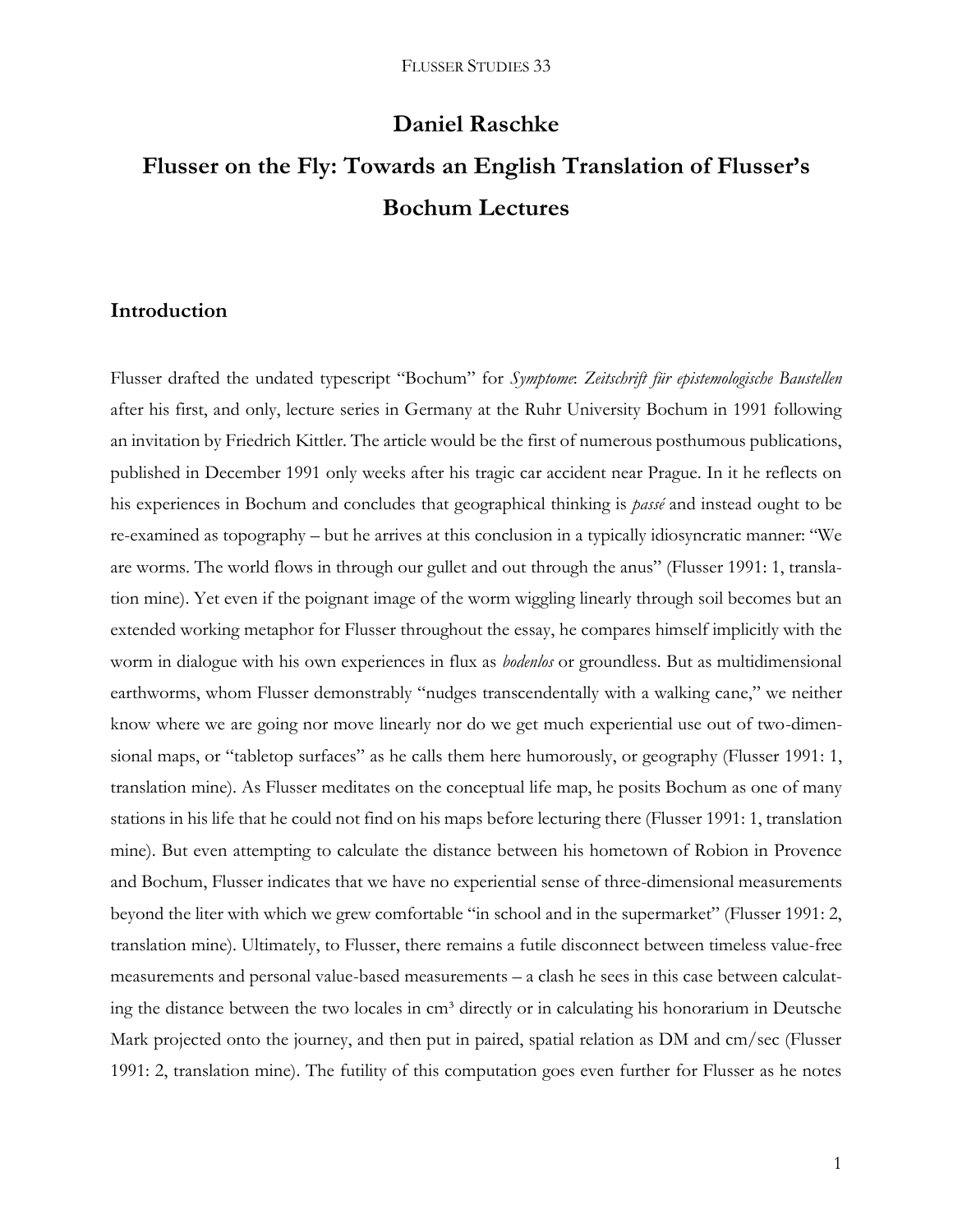that Marks would not suffice in measuring his other "inconvenient earnings" in Bochum such as "experiences, insights, and friendships" which he would neither know how to calculate, map, or bill (Flusser 1991: 2-3, translation mine). However, the loss of geographic objectivity becomes remedied through newly gained topographic connections.

Flusser continues the topographical sketch by describing life as living on the edge, as shaped by the powers of attraction and of continual falling over edges [*Kanten*], in a Heideggerian sense, gravitating toward various locales across a post-Euclidean "lunar landscape" of crater upon craters – no longer in alignment with the conception of either crawling along a "flat tabletop surface" in awe of heaven and hell with the edge always in sight, or along the "surface of a ball" fundamentally disoriented with no insight (Flusser 1991: 2, translation mine). For Flusser, the power of attraction of his speculative topography thus sublates the restraints of geography, a concept he associates with borders, war, and hatred: "If I say that Bochum is 1500 km from Robion, then I am in a militaristic mood" (Flusser 1991: 4, translation mine) he notes, whereas his post-historical topological sketch abolishes hate and foresees the world as "intertwined, intersubjective spheres" (Flusser 1991: 4, translation mine).

The Bochum sphere not only pulled Flusser closer, but its aftermath would also instigate a unique chain of events for Flusser scholarship, or dare we say a unique episode in media archeological reconstruction at large. Loudly Flusser posited his own appearance in the lecture hall as reminiscent of Hegel, Husserl, Bergson, and Bachelard – "without being presumptuous," (Editorial Preface)<sup>1</sup> he commented tongue-in-cheek – and his commentary was intended to follow in the steps of the famous published mid-century lectures of Adorno, Lacan, Foucault, and Deleuze that have continued to enjoy a certain popularity for the last fifty years. Of these thinkers, we might most easily compare Flusser's lectures with Adorno's humor-inflected jabbing asides, but Flusser's lecturing rhetoric easily surpasses his essayistic left-of-field playfulness – science critique goes hand-in-hand with Nazi jokes (Scientific Critical) and the Decalogue with noodle soup instructions (End of Politics I). Chuckles and laughter saturate the lecture recordings, much to Flusser's audible excitement.

In Flusser's mind, his Bochum Lectures were intended to lead to a comparable dialogic paradigm shift, in discourse and popularity, as the lectures of the aforementioned theorists. Yet despite his proclamation in front of the board of trustees that "one of [his] publishers will promptly put all this out in book form" (Before the Board of Trustees), Flusser's Bochum lectures would remain fundamentally fragmented, incomplete for years – scattered across fleeting notes, half-overwritten cassette

 $\overline{a}$ 

<sup>&</sup>lt;sup>1</sup> Unless specified otherwise, all undated references are based on the lecture fragments of the English translation based on *Kommunikologie weiter denken: Die Bochumer Vorlesungen*. (Flusser 2009).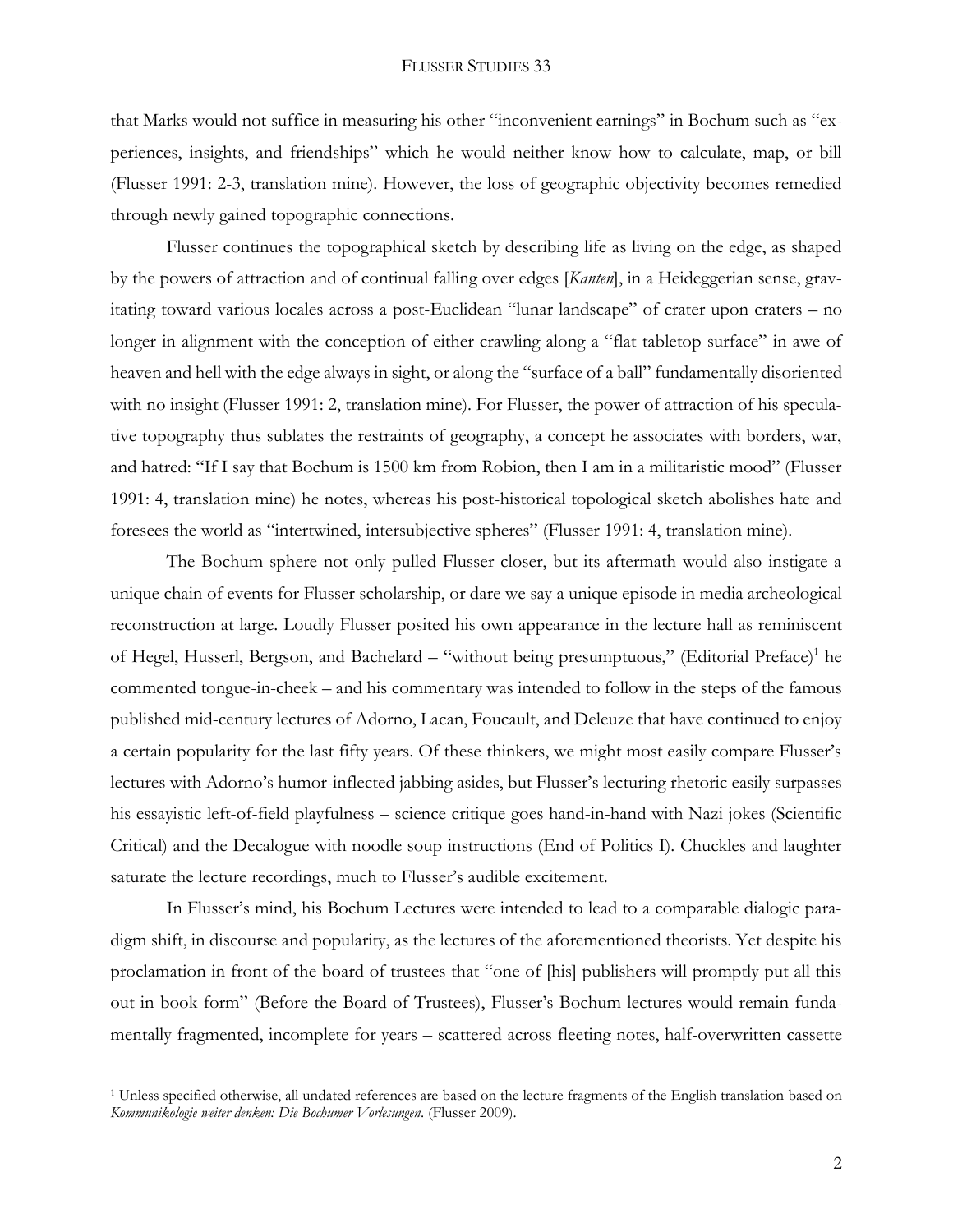recordings students had procured, and various transcripts. After all, in contrast to Flusser's numerous other speaking engagements, there was also no official transcript or guiding lecture notes – in typical Flusserian fashion there was no working bibliography either – as he spoke fully from memory; his hands were needed for the expressive gestures dear to him. What followed his passing, as highlighted by Siegfried Zielinski and Silvia Wagnermaier in their editorial introduction to the lectures, is a Herculean – or Sisyphean to be more in alignment with Flusser's existentialist vein – task of processing, compiling, and rendering of the Flusserian code for transmission. Over 50 hours of audio recordings and over 900 pages of transcripts had to be condensed, organized, annotated, and clarified before the first iteration, equally true to the Flusserian method of perpetual revisions and multi-versions, would be published in 2005 on the website of the Flusser Archiv as *Bochumer Vorlesungen 1991* to be read along the lecture recordings. In 2009 after additional edits and thematic re-compiling by Siegfried Zielinski and Sylvia Wagnermaier, the second and definitive version of the Bochum Lectures, *Kommunikologie Weiter Denken: Die Bochumer Vorlesungen* was published by Fischer Verlag, building on the eponymous success of *Kommunikologie* in 1998, also published by Fischer. Flusser's Bochum Lectures, his self-proclaimed magnum opus and lecturing career epitome – after only holding introductory, textbook-constricted classes "*Apostilas*" in Brazil (Motives) – were instrumental in raising the profile of Flusserian thought in the German context; however, they remain in desperate need of an English version. Working with Siegfried Zielinski, Sylvia Wagnermaier, Aaron Jaffe, Michael Miller, Andrew Battaglia, and others, I have been engaged in a team effort to this end. The challenge in translating Flusser's Bochum Lectures involves establishing an energetic idiom that adequately captures his playful and idiosyncratic moments, his autodidact erudition, his on-the-fly theoretical vernacular and jarring movements, in rhetoric *and* gesture, of expansion and compression. Furthermore, it is crucial to attend to the textual reality of a hybrid, synthetic assemblage that is synchronously steeped in an actual recorded voice and a posthumous, retroactive patchwork of audio files, notes, archival traces.

Flusser's lectures in Bochum were both intended as an introduction to his communicological oeuvre for the Bochum students and as theoretical fine-tuning – "for I have naturally thought things over and changed my opinions in the meantime," (Motives) Flusser says – which were to make the lectures equally interesting to the uninitiated and readers familiar with his musings. As stressed repeatedly throughout the lectures in Bochum, thus Flusser remained deeply committed to "record this general survey for future students" (Motives) yet to no avail until decades after his passing. Yet even if the lectures in Bochum were intended to be an accessible "Flusser Digest," as Kittler calls them (Kittler 2009) – a most fitting descriptor if we consider the chomping Flusserian worm – many of his famous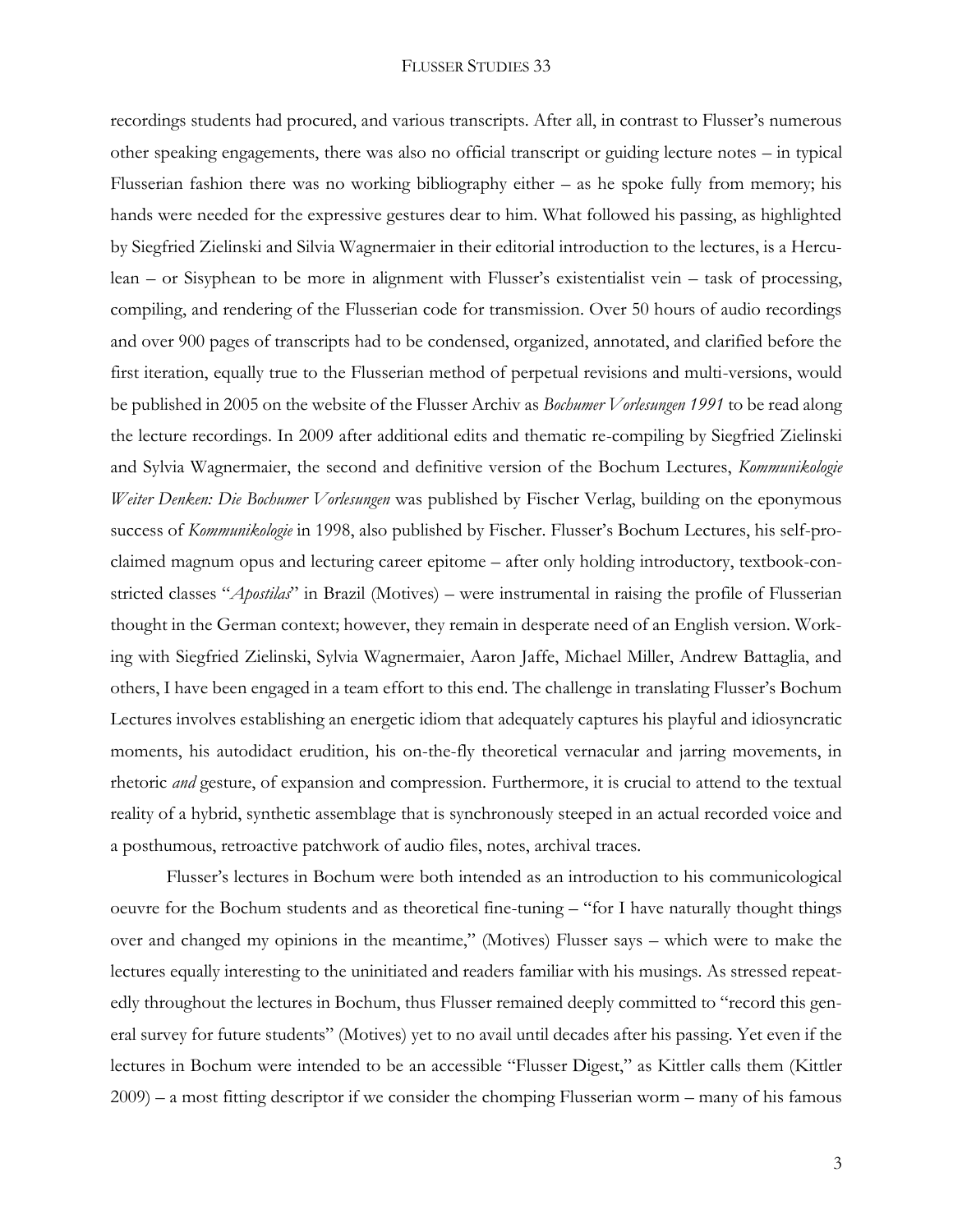meditations on the importance of gestures (Flusser 2014), science fiction (Flusser 2011c), or the technical image (Flusser 2011b) would only be hinted at in passing. The late Flusserian thought as we find it in the Bochum Lectures is preoccupied with programming, computing, and algorithms – and he traced these three concepts throughout recorded, and speculative mytho-mystical, history and anthropology in their various alpha and beta states from which he extrapolated. Consequently, Flusser remained committed throughout the lecture series to be as "transdisciplinary" or pre-disciplinary – certainly another aspect that made him seem prophetic and unconventional – as he could. After all, the divided university seemed restlessly dated to him: "If there is currently a law faculty, and a biology faculty, and an arts faculty, they are just corpses; ... numerous competencies have to come together" (Unemployment and Interface). Therefore, the human sciences are equated with the natural sciences, combined and blended where appropriate, into his communicology.

Flusser soberly proclaimed that the *deus ex machina* was dead and that the war-mongering programming functionaries had killed it (Standpoints, Phenomenological); for this reason, he urged the students to become programmers themselves to counteract media spectacle, specifically in direct responses to the highly mediated Gulf War that had ended only weeks before. Baudrillard scandalously proclaimed that "The gulf war did not take place" (Baudrillard 1995) in March 1991, Flusser, equally cynical in June 1991, stated that "even going there [the Persian Gulf] would be useless. . . . Human decisions have either already vaporized from the horizon, or they happen as a function of the transmitter" (Standpoints, Phenomenological). Both thinkers struggled with the future of representation and critiqued the translation of happenings and events onto our screens. However, there remained a clear difference between them: Baudrillard would maintain a pessimistic outlook whereas Flusser would always return toward hopes for a better future. When Flusser thus proclaimed that everyone ought to learn how to code, he meant it less so in the sense of the neoliberal big-tech investor or media influencer – whom the ever-prophetic Flusser called "*homines ludentes*," the algorithmic elite and the "puppet masters" gaming the system for their pleasure (Programming) – and more so as a call to selfdetermination against algorithmic, programmed automatization. Flusser saw the future of humanity in continual playful re-programming instead of re-volutionizing ruptures and pronounced the decline of the Protestant work ethic – to him the unemployed were the underappreciated post-work avant-garde because machines were already doing all the work and paid all the taxes (The Unemployed as Avant-Garde). He gestured toward the unavoidable progression from *homo sapiens*, to *homo faber*, to *homo ludens* because he observed that humans would not get any wiser. Without intending to regurgitate – to return briefly to the digestive movements of Flusser's transcendental worm – many of the excellent points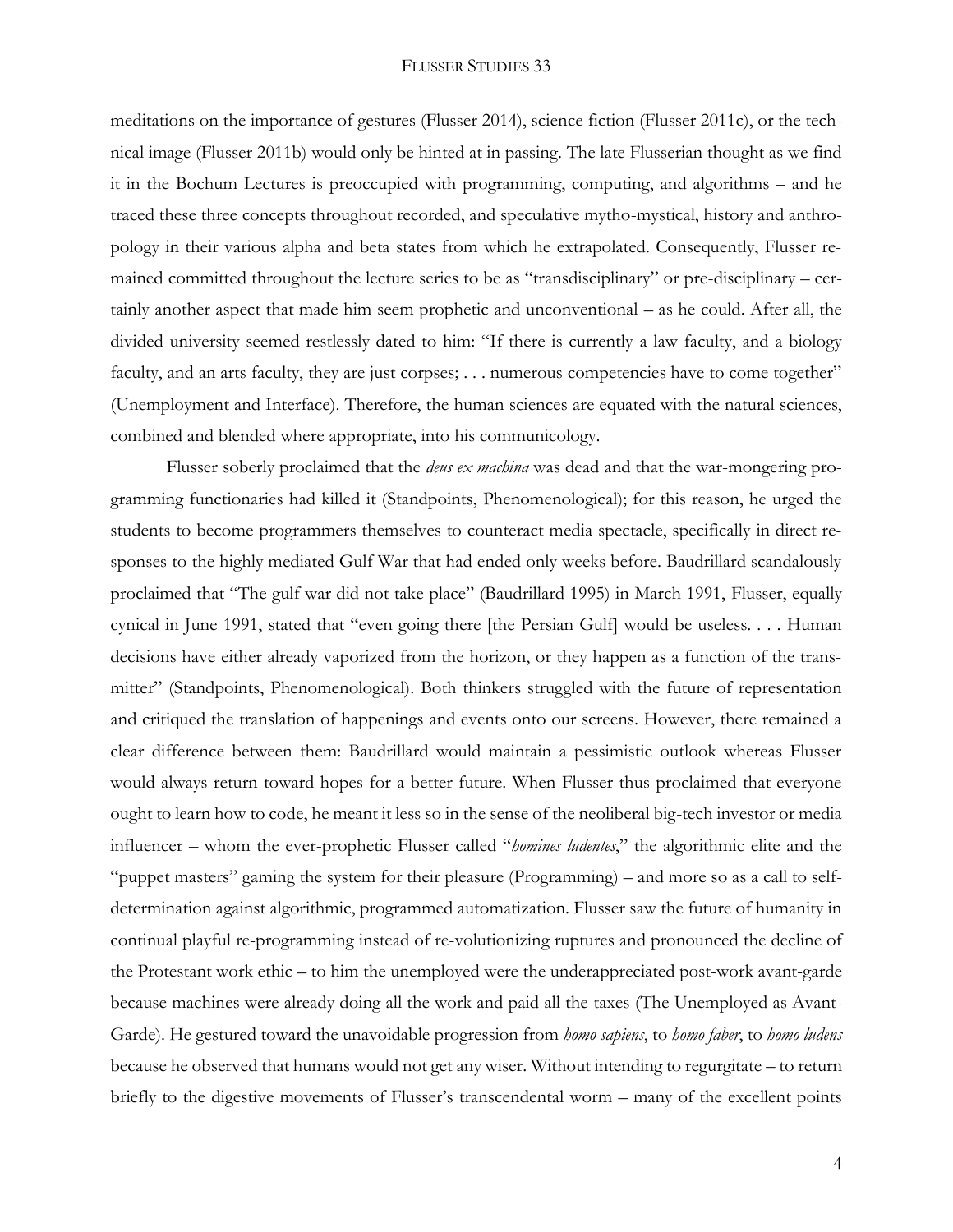highlighted in existent meditations on translations in Flusser publications, the rest of this paper will focus specifically on thematic issues that were particularly pertinent to the Bochum Lectures corpus and their translation.

#### **Translating Flusser, Flusser the Translator**

 $\overline{a}$ 

Translations themselves remained essential to Flusser's thought processes, workflow, and oeuvre. In short, to translate Flusser is to engage with a thinker who is seriously preoccupied with the process of translation itself. As Flusser already mused in a theoretical sketch on translations in the mid-1960s, "Alphabets translate the meaning of spoken language, but not all of it" (Flusser 2006: 2); here we can see that even then in its kernel, decades before the publication of *Die Schrift*. *Hat Schreiben Zukunft* in 1987, that Flusser had been associating translation, as remediation and between languages, with a meditation on the potential loss of meaning – and equally as an interface providing insights into the liminalities of meaning that emerge in translation and rewriting processes (Guldin 2013). But he seemed confident that translations are more easily possible between prose of two languages, or what he calls "horizontal translations," than verse to prose translations, or "vertical translations" (Flusser 2006: 5). For instance, Flusser imagines in jest that Li Bo would have had fits of laughter if presented with Pound's translations of his poetry (Flusser 2006: 6).<sup>2</sup> Flusser sees the process of translation as essential to communication – verse to prose translations as fostering discourse, and prose to verse translations as philosophy (Flusser 2006: 8). Translatability, and thinking-as-translation, remained pertinent in Flusser's thoughts in Bochum and he frequently employed etymological wordplays throughout his lectures in an attempt to make students aware of the obscured meanings of their conversant languages by oscillating between literalized and lateralized thought processes. As he described his unique writing and translation process in one of the lectures, "I'll tell you about my workshop so you know what I'm talking about when I talk about art. I translated from German into English, from iambs into hexameters, so that the information I want to work out could gain a new facet. Because if I want to publish it [his writing] in Germany, I have to translate it back into German. If I want to publish it in America, I'll leave it in English, but I will probably squeeze in French and Portuguese so English can earn a real

<sup>2</sup> I would prefer not to imagine Flusser having this reaction to our horizontal translation of his lectures, and rather hope that he would find new insights in the liminality between German and English of our lectures as he did in his own translations and rewritings.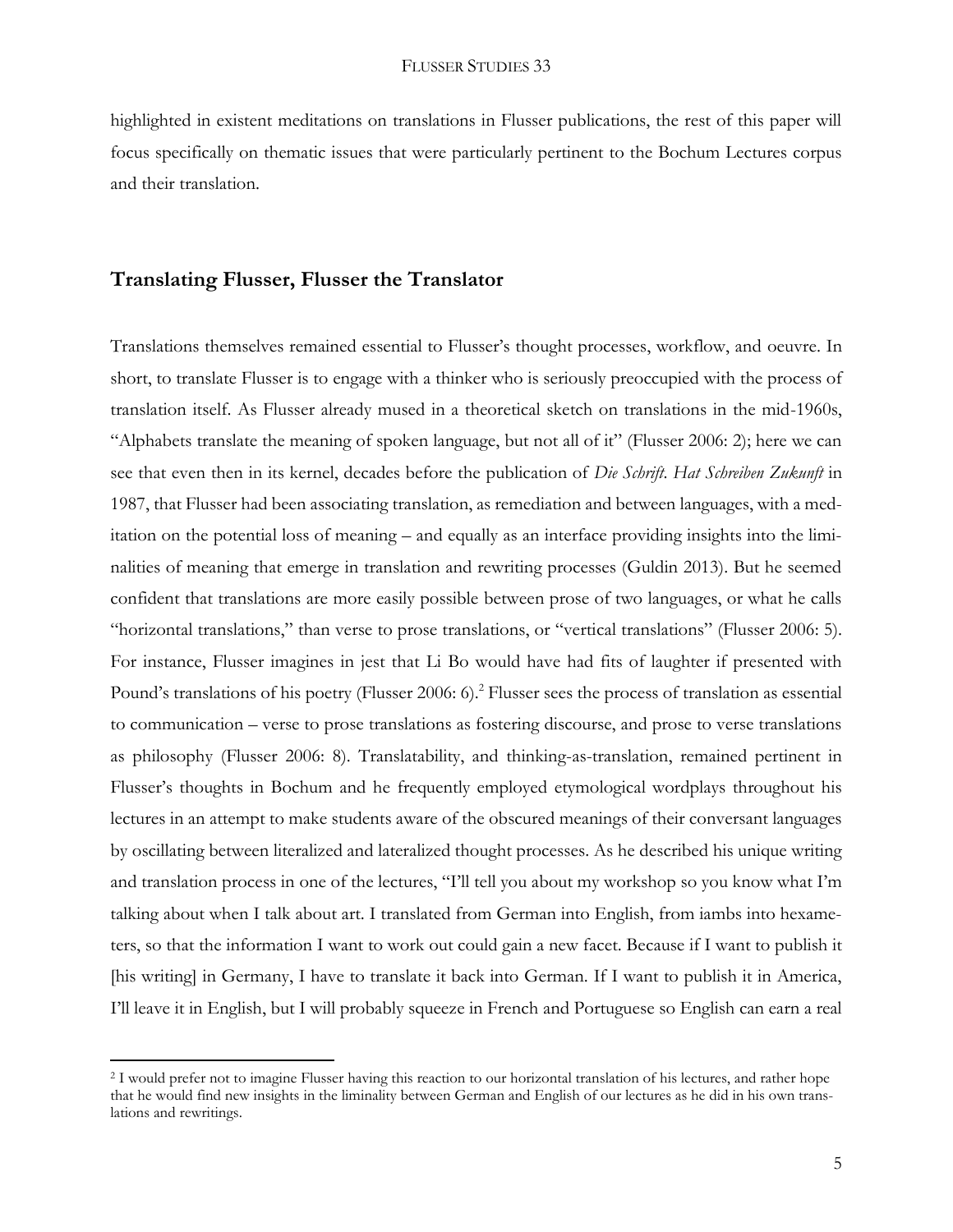profit" (The Practice of Writing). Flusser thus echoed Benjamin in "The Task of the Translator" who notes that "what is meant is never found in relative independence, as in individual words or sentences; rather, it is in a constant state of flux – until it is able to emerge as the pure language from the harmony of all the various ways of meaning" (Benjamin 2002: 257).

In Bochum, too, meaning emerged effectively from sampling of the languages Flusser wrote primarily in German, Portuguese, English, and French but he also explained, true to the philosophical and German philological tradition, concepts through the lens of Old Greek and Latin. In "Publicizing I," he reflects on the difference between sacred and public spaces, and he uses the Greek: If I choose wisdom, σοφία<sup>-</sup>(*sophia*), then I have to be theoretical. If I work, then I only come to opinions, δόγμα (*dogma*). In "Culture/Critique" he notes: "Even the ancient Greeks and the ancient Jews were convinced that the purpose of life on Earth is to prepare for another life. Ease [Muße] in Latin is *otium*. The opposite, loss of ease, is called *negotium*." For Flusser, Old Greek and Latin served as vehicle to draw on etymological traces and give close attention to linguistic construction itself.

Similar to Heidegger, who to Flusser is "not a good philosopher but he is an important one" (Calculable Freedom), more so "saucy" than the "upstanding" Husserl, Flusser actively played with the deconstruction of words. He even dedicated two full sections on the affix "tele-" and the suffix " matic" in his final lecture. "Speculating is mirroring" [*Spekulieren ist spiegeln*], Flusser notes in "Mirrors: Reflection and Speculation," and conversantly he employed numerous well-known Heidegger-isms, including *Dasein*, *Gestell*, *Nachdenken*, and *Sorge* in particular to reflect on, and dispute, Heiddeggerian thought. These terms have been notoriously difficult to translate, bent into prosthetic hyphenated compounds in English, from the German. In these cases, the definitive Sambaugh, and Macquarrie & Robinson translations of *Being and Time*, familiar to Heidegger readers, are helpful resources.

Perhaps the most complex aspect of this translation process was Flusser's approach to lecturing. Flusser remained uncouth and variational throughout the lectures and certainly did not mince his words; he was more so conversationalist rather than lecturer and his sentences remained short as if he were pronouncing eternal truths, thoroughly speculative, and full of what Kittler called "terrible simplifications that once gave professors and lecturers a hard time" (Kittler 2009). Thus, Flusser was more so reminiscent of ancient Greek philosophers rather than of the modern professional university professoriate. As Flusser was speaking without script, performing "a philosophy *in fieri"* he called it (Before the Board of Trustees), the lecture corpus was also scattered with skewed syntax, mixed metaphors, and slips of memory in slightly misremembered quotations. For example, Flusser was of the cynical opinion in "The Prefix Tele-" lecture that Blaise Pascal noted that "*Le cœur a ses raisons, que la raison*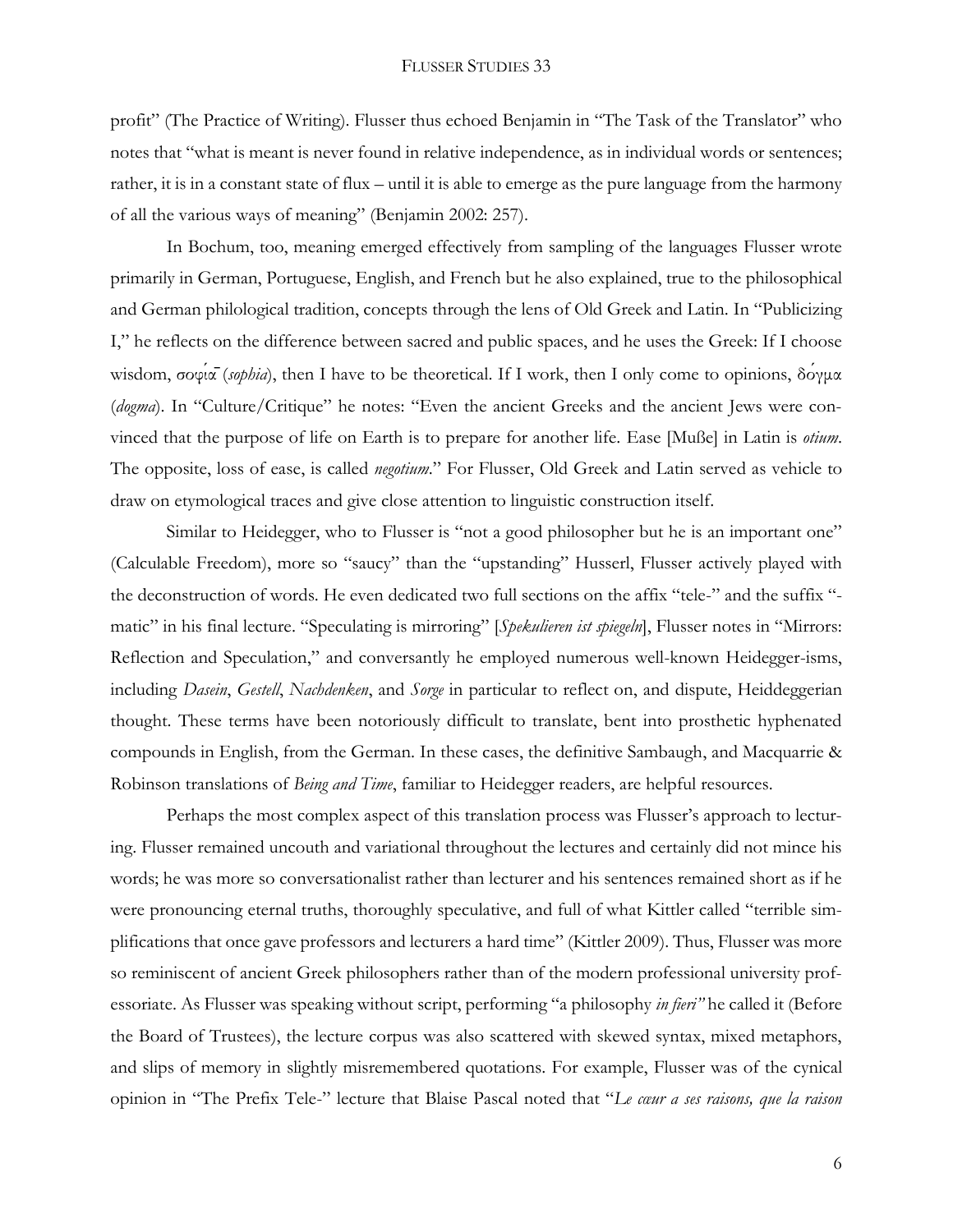*ignore*" [The heart has its reasons, which reason *ignores*] which suggests agency, whereas the original line from Pascal's *Pensées* actually states "que la raison *ne connaît pas*" [which reason *does not know*] (Pascal 1958: 78, emphases mine).

We can assume that these errors were largely rooted in Flusser's fluid multilingual repertoire, and most of them had already been adjusted in the edits of the German edition. However, some of these convoluted syntactic constructions were intentional; as he admitted in his lecture on "The Practice of Writing," Flusser perceived his own writing in a dialectic he once compared to a "lover's quarrel" between writer and language (Flusser 2011a: 33): "It comes down to a struggle between me and the German language, whereby I force the German language to do something it actually doesn't want to do. When I write in German, I write everything in iambics – I hope my readers will never figure it out. The iambus is a rhythm that contradicts the German language" (The Practice of Writing). To honor these intentions sometimes means mimicking Germanic syntactic formations, abiding the Flusserian parataxis in turn imitated from Wittgenstein. Stylistically, it is necessary to adhere to Flusser's straightforward use of transitions, pronouns, and the subjective and collective ambiguities of colloquial spoken German. For example, there is [*es gibt*], something [*etwas*], one [*man*] indicate syntactic vagueness that would only be obviated as part of the transcription process that would not have stood out to listeners as a skewed in Flusser's transmissions of spoken German. After all, as Kittler once put it, "Only sound recorders can register spoken typographic errors" (Kittler 1990: 284). But retaining the dialogic modus operandi in writing, for instance, captures the personalized address of Flusser speaking directly to his audience as a "we," and a "you," in translation of the collective honorific *Sie* commonly used in lecture address, to amplify the personalization and urgency of his messages in English.

Flusser's lectures were highly figurative and sprinkled with reflections on the multiple languages he pulled from. His diction was largely shaped by his somewhat vintage, expatriate Prague German reminiscent of Kafka, but his word *choices* seemed deliberate. To retain the sense of unconventionality in writing, it thus seemed a given to select words that would bridge the German and English by staying close to Flusser's original phrasings despite their pragmatic flaws. His numerous colloquial references to "idiocy," to him partially synonymous with "unwise," his Nazi jokes, his references to "sub-human" functionaries, or his reflections on the failures of communication by comparing Czech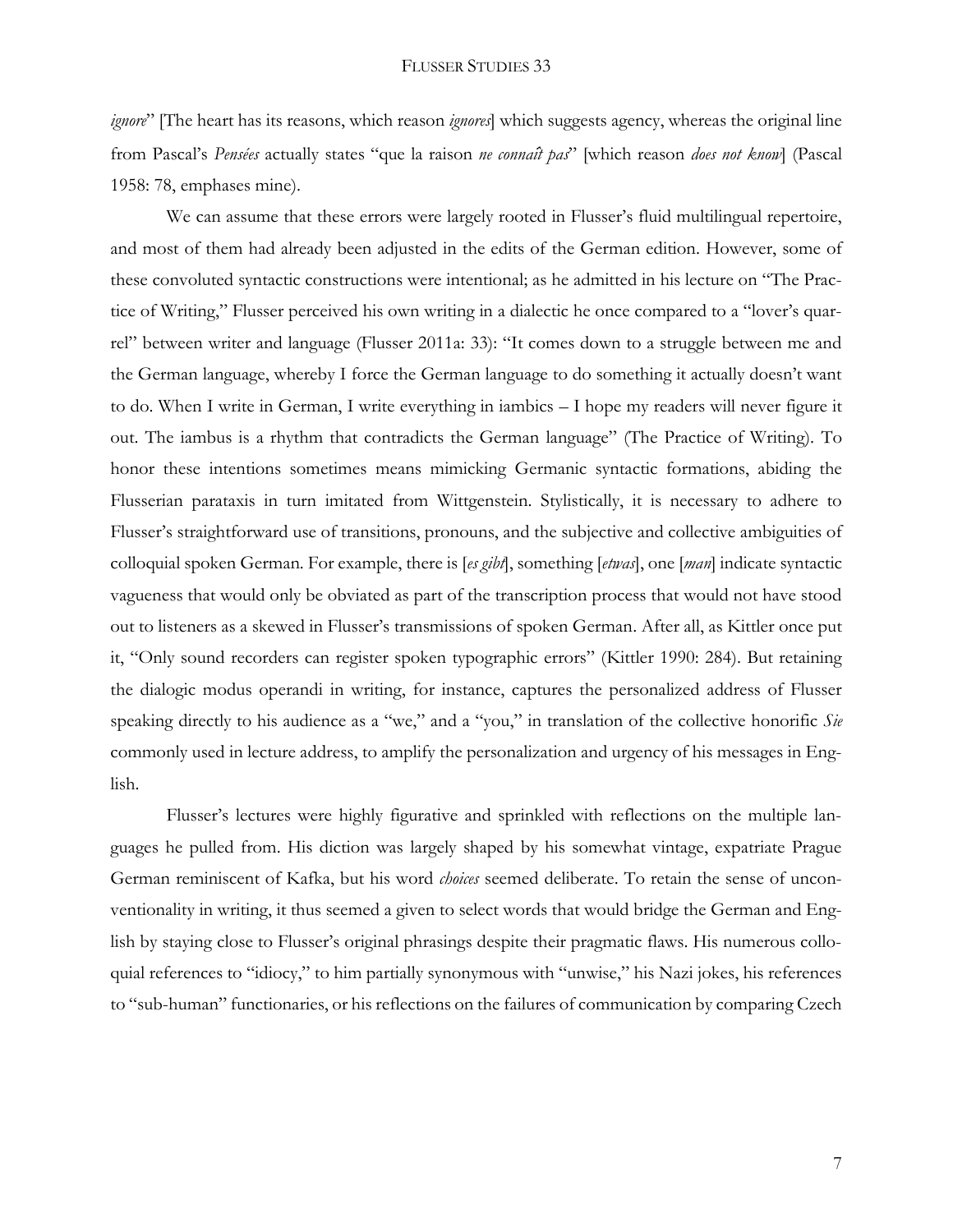with Swahili<sup>3</sup> certainly emphasized that Flusser was born in 1920 and employed a German uncoupled from its national development. Even if Kittler teased that Flusser's pragmatisms of "hand and language" also contributed to his "numerous philosophical slip ups" (Kittler 2009), mostly related to Flusser's para-academic study of ancient Greece, his deliberate etymological reflections and comparisons were intentionally provocative. Indeed, Flusser remedied the lack in formality with polyglottal nuance and creativity in which Duden Dictionary conventions and grammatical rules were secondary to language as a tool for thought; he did not care whether the -*heit* [-ness/-th/-ty] suffix could only be used to nominalize and abstract adjectives if it made for a compelling pun – to Flusser, the shoe ideal would always be measured by its *Schuhheit* [shoe-ty], not by its *Schönheit* [beau-ty] (Publicizing I).

When discussing the technicalities of television and the role of it as apparatus, Flusser used the word "television," instead of the conventional *Fernseher* [literally "far-seer"] to emphasize the Greek etymology not visible in the German and to alienate his listeners, in the Brechtian sense of alienation [*Verfremdung*], so that they pay close attention to his layering of meanings. In contrast, he used the more conventional *Fernseher* whenever he discussed the broadcasting institutions, programs, or the image. In this way, he quite literally disentangled, expanded, and overcame the discourse intersecting technical and social apparatuses we find explicitly in Kittler's writings, and in Flusser's own writings on the telematic society and the technical image: "I can imagine nothing anymore without apparatuses," he even noted in one of the lectures (After the Communication Revolution). However, while Flusser's oration was "pragmatic" and misaligned with the conventions of the German lecture hall, his most important points were made with the utmost care and with the most vivid examples.

## **Conclusion**

 $\overline{a}$ 

Playing off his chief interest in picture-making and images, Flusser's Bochum lectures are a prime example of Flusser the anecdotal storyteller. Through his iconic rhetoric, he was giving his lectures both a personal touch and a sense of theatricality, and via his expressive gestures he theorized as essential to affect production (Flusser 2014), he projected primal scenes to the lecture hall – sans the need for the most widely used technical apparatus of the German academy, the overhead projector:

<sup>&</sup>lt;sup>3</sup> "Speaking Swahili" is the archaic equivalent of the more commonly used, albeit not less politically incorrect, colloquial German reprimand "Am I speaking Chinese?" [*Spreche ich Chinesisch*?] to express communicological frustration.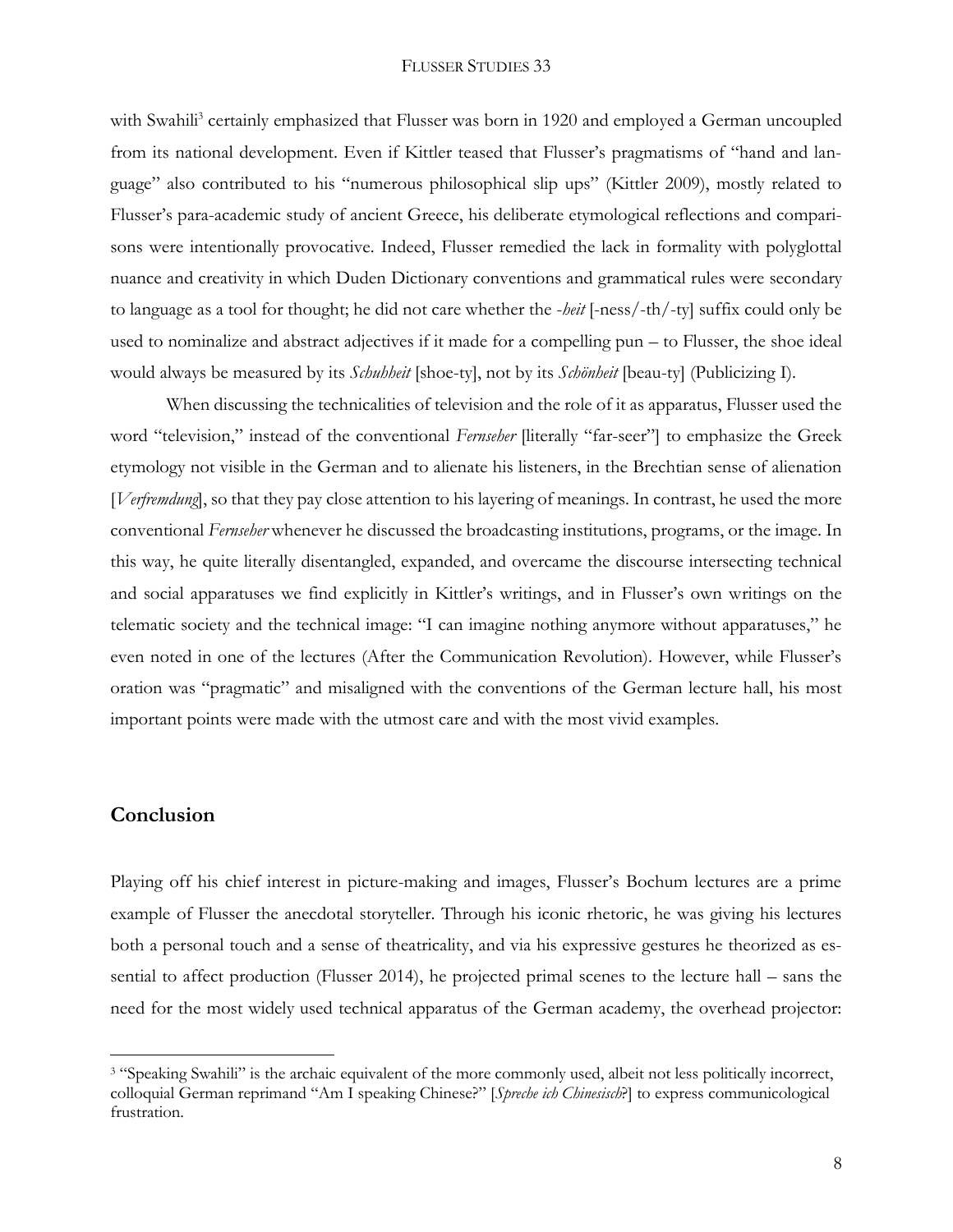#### FLUSSER STUDIES 33

He invited his audience to his house in the Provence, "riddled with visible and invisible cables like Swiss cheese" through which former French president Mitterrand arrived in his kitchen *without* invitation (Publicizing III), summarized conversations with his friend Luis Bec on football/soccer, a game he did not care for (Spiele, Jogos, Games), voiced his dismissal of the formulaic and opinion-directed Brazilian telenovelas (Bundling vs. Networking), and meditated on the experiences of the "pseudohuman" clerk processing his passport (On the Suffix -Matic). In the same vein, the history of science, theology, and his speculative anthropology are equated and presented as if Flusser had been their direct observer: Adam and Eve (Concerning Lost Freedom), Abraham and Isaac (Responsibility), Zarathustra on the mountain (Homo Universalis to Team Work), the first counting, flea-picking apes (From Culling to Counting), or Da Vinci and Galilei – whom Flusser endearingly referred to by their first names – were all actors in his tele-theatrical performance. "He treated the disciplines like a big quarry screening two million years of our species in the time-lapse of a summer semester," Kittler (2009) would summarize the lectures in retrospection.

Even if Flusser struggled to calculate the bills for said summer semester in Bochum, the "inconvenient earnings" from the lectures continue to pay dividends. Flusser concludes his essay on Bochum by noting, "When I say that Bochum has grown close to me and is now closer to me than my neighboring village, I am in a post-historical, relational, intersubjective mood" (Flusser 1991: 4, translation mine). Indeed, it remained Flusser's intention to connect all curious minds to his relational intersubjective network by communicating and sharing his knowledge with the world. Both technical apparatuses and the lecture hall audience failed him. But the "inconvenient" connections he made on his life's journey continue to (re-)write his legacy. In his later years, Flusser became fundamentally oriented toward posterity and imagined a record of his own impact in the life of others. Perhaps it would not be too farfetched to consider Flusser's thoughts this transcendentally nudging walking cane, with its ripple effect continuing to bring multitudes of trans-disciplinary thinkers and artists together decades after his passing.

#### **References**

Baudrillard, Jean (1995). The Gulf War Did Not Take Place. Trans. Paul Patton. Bloomington, IN: Indiana University Press.